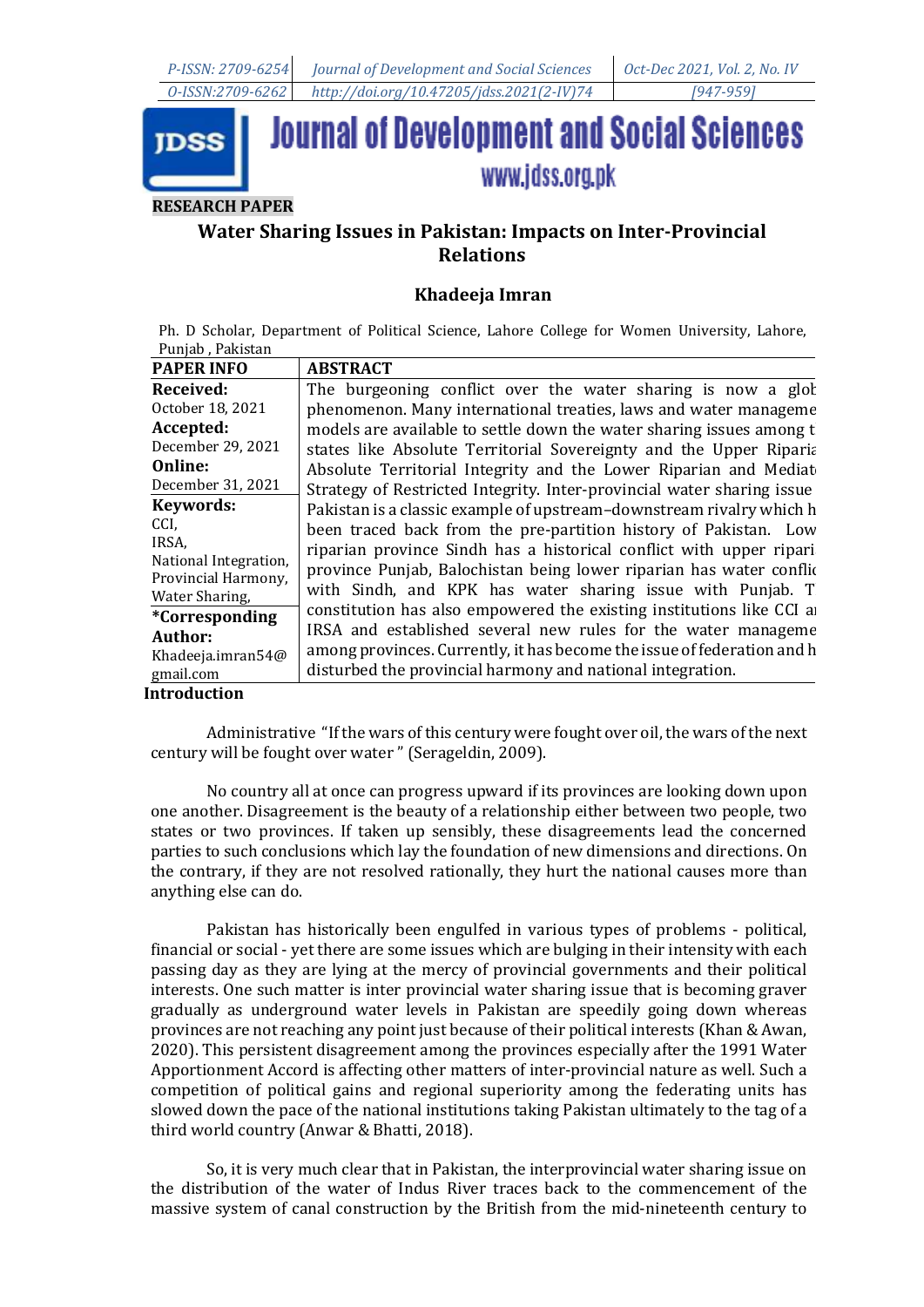onwards. In this situation, *Sindh* rightfully protested against the overuse of Indus water by *Punjab.* It was the British government which did an unjust allocation of Indus Water's tributaries making *Punjab* the chief recipient at that time thus deepening the roots of inter provincial water sharing issue in the present Pakistan. Different commissions and committees like Indian Irrigation Commission 1901 (Commission, 1903), Cotton Committee and Ray Commission were formed to disallow *Punjab* from using Indus Basin water and to balance the demand and supply of water among the provinces (Committee, 1942).

After the division of subcontinent, India cutoff the water supply to Pakistan. After this, Indus Water Treaty (IWT) 1960 was signed between India and Pakistan allocating most of the *Punjab*'s share of the Indus Basin water, according to the 1945 Sindh-Punjab Agreement, to India. To compensate the water lost to India, this treaty allowed Pakistan to shift storage and link canals from the western half of the Indus Basin to its eastern half (Wolf and Newton 2008). This settlement according to the IWT was not welcomed by *Sindh*  as *Sindhis* widely perceived the compensatory water and the storage on the Indus and Jhelum rivers to be advantageous to *Punjab* and not to *Sindh* (Tariq & van de Giesen et al., 2020).

Presently, the water sharing problem in Pakistan has disguised itself as an issue between the lower and upper riparian provincial units. KPK and Punjab as upper riparian are accused by Sindh as lower riparian for stealing its share from Indus Basin through the canals of Chashma-Jehlum and Taunsa-Panjnad. Sindh also accused Punjab for overusing the water and for the constant desecration of international regulation of water and related treaties. It also opposes the construction of Kalabagh Dam expressing its fears that this project would originate severe water scarcity producing economic and agricultural difficulties in the province. It further claims that the Kalabagh water reservoir would further restrict the water storing ability of Manchare Lake and Haleji Lake (Khan & Awan, 2020).

Punjab, on the other side, reasons that due to the lack of planning and infrastructure on the part of Sindh, about 35 million acre-feet (MAF) water is wasted into the Arabian Sea that can be consumed for the socio-economic progress. Punjab also points out the water losses of almost 14MAF between Sukkar and Kotri Barrages. Furthermore, where *Sindh* accuses *Punjab* of stealing the water through Chashma-Jhelum and Taunsa-Panjnad, *Punjab*  at the same time majorly depends *upon the IWT for the utilization of water of these two canals (this treaty was signed* with India by the federal government of Pakistan not Punjab's provincial government). Another point of conflict is that the Punjab government favors the Kalabagh Dam while Sindh along with KPK strongly opposes the construction of the Kalabagh Dam. Both the provinces are in conflict with this dam by sharing the argument that the turbines of the dam that will produce electricity will be fixed across the border of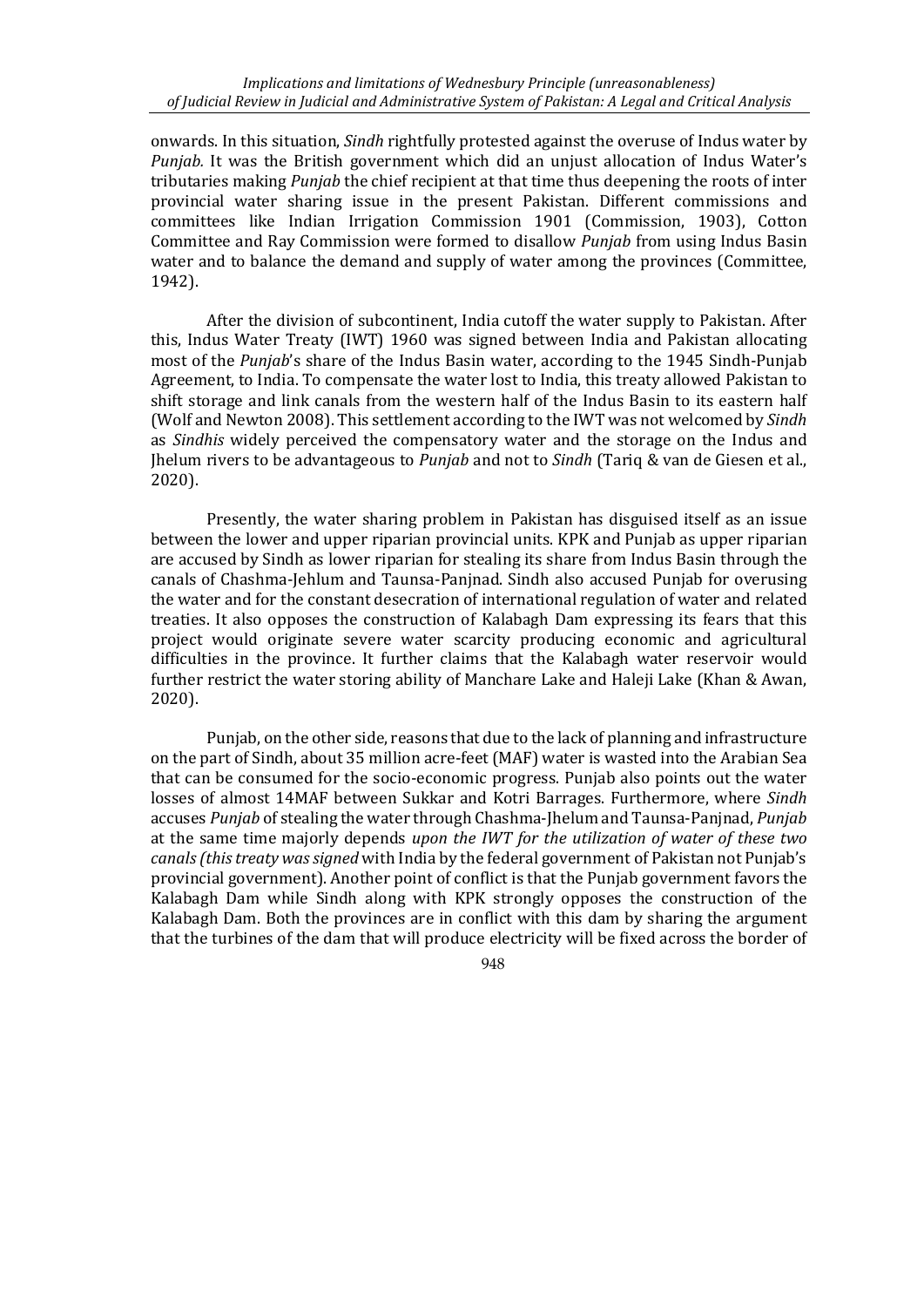Punjab while the water storing pools will be created in KPK drowning a big piece of agricultural land of Nowshehra city. The provinces also raise questions on the point of salinity, water logging and the displacement of local community for the execution of the project. So, the Kalabagh Dam controversy is considered by Sindh as yet another offense that is directed at Sindhis by the Punjabis in the arrangement of further annexation of Sindh's rightful share of water. Last but not the least, Balochistan also opposes the project of Kalabagh Dam and considers it as another scheme of Punjab to control the other provinces. In a nutshell, the issue of water sharing among the provinces in Pakistan has gone exceedingly complicated and apparently no solution to this issue is being expected in the near future (Bhatti & Farooq 2014; Kanwal, 2014).

The ostensibly continuous water sharing issue between lower riparian and upper riparian provinces was temporarily resolved in the form of the Water Apportionment Accord of 1991, when all the four provinces mutually agreed on the set allocations of Indus Basin water among themselves. This accord, which was established on the expected average flow of 114.35 MAF of water in the Indus Basin, out of which, 55.94 MAF and 48.76 MAF of water was allocated between Punjab and Sindh provinces respectively while remaining 9.65 MAF of water was distributed between Khyber-Pakhtunkhwa and Balochistan provinces. Although it has been maintained that before the real apportionment came closest to what a rational apportionment could be, the accord, however, suffered from the legitimacy crisis (Hassan et al., 2019).

The annual average water flow of Indus Basin which is allocated to the provinces under WAA is doubtful. Not only the official figure of annual average water flow but also the reason given for the construction of an additional storage specifically Kalabagh Dam is also rejected by the smaller provinces. The principle argument in the approval of the construction of the Kalabagh Dam on the Indus Basin draws the picture of the scarcity of water resources and wastage of water into the Arabian Sea, and that the additional storage capacity is the only possible way to protect the country from this disaster. Since 1947 to up till now, there are only two mega water storage dams, Tarbela and Mangala, which are also reducing their storage capacity by one percent in comparison to the population growth rate of three percent. So, it becomes quite essential to build dams after every 10 years but provincial disharmony has been the major cause of not constructing any other major dam after Tarbela and Mangala (Ahmed et al., 2007; Iqbal, 2010).

The interprovincial water sharing issue is the outcome of poor governance and selfcenteredness of political parties, lack of sustainable polices, parochialism over national interests, politicization of national issues, absence of native and competent leadership and unreliable policies. Pakistan is facing the dearth of adequate water storage capacity even in the presence of widespread network of canals and sub canals. Constitutional institutions such as Council of Common Interest, Indus River System Authority (IRSA), Water and Power Development Authority (WAPDA), provincial irrigation departments, and provincial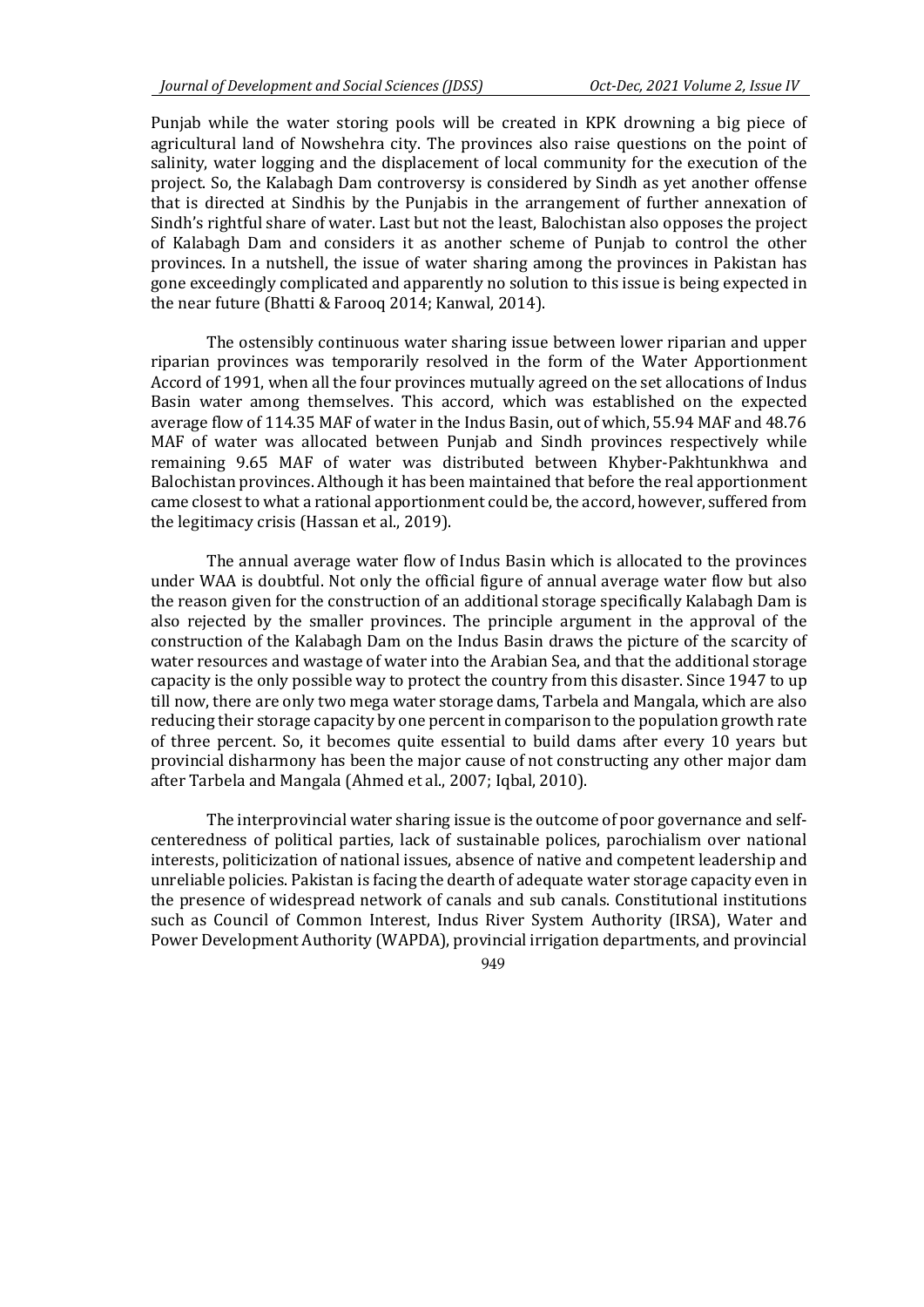irrigation and drainage authorities are there to do their duties effectively but these bodies have remained unsuccessful in developing coordination, cohesion and consensus among the provinces. This is also due to several overlapping legislature policies, for example, the working domain of provincial water management is taken over by the federal institutions like WAPDA (Khan & Awan, 2020)

## **Literature Review**

The research in hand deals primarily with Pakistan that is a developing south Asian country with multiple internal issues waiting to be sorted out amicably. Any issue or conflict that a country faces is of much importance as it slows down the pace of the national development.

So far, the inter-provincial water sharing issue has not only hurt provincial relations but has also threatened the national integration. Armed with high magnitude of assumptions of divergence rather than collaboration on the water sharing formula between the federating units of Pakistan, there is a rampant danger of disruption of the national fabric with respect to social, political and regional elements (Bhatti & Farooq, 2014). The same author opines that the first and alarming dispute is water sharing between the federating units of Pakistan. This has resulted in the strained relationships between the provinces; especially between Punjab and Sindh. Moreover, it is the main growing challenge for the state of Pakistan and may shake the whole political geography of the country (Kanwal, 2014).

There are complains that a smaller volume of water is being received by the provinces as per their records. Such complains have not only given the socioeconomic and agricultural crises but also resulted in the form of distrust among the working institutions of the provinces (Anwar & Bhatti, 2018). This situation further led to a number of political and racist movements getting a strong point of interest and added authority to the opinion of the opposition in terms of dams and reservoir/canal projects. Being the end user of the Indus River, people from Sindh foresaw that the disputes and new projects might result in more lowered supply of water. Hence, it led to an atmosphere of hatred among the people of Sindh; the province where fresh water is not easily available because of its restricted supply. This limited amount of water in Sindh had always affected multiple operations which needed reasonable amount of water to function properly. (Van Hemelrijck, 2019).

The distribution and management of the Indus River water is quite a volatile subject matter between four of the federal units of Pakistan but its intensity is high between Punjab and Sindh. Being an upstream area, Punjab has more control over the water and it is also a reality that in the previous two decades, there has been substantial decrease in the share of Sindh province and it was not given the due share of attention in the political factions as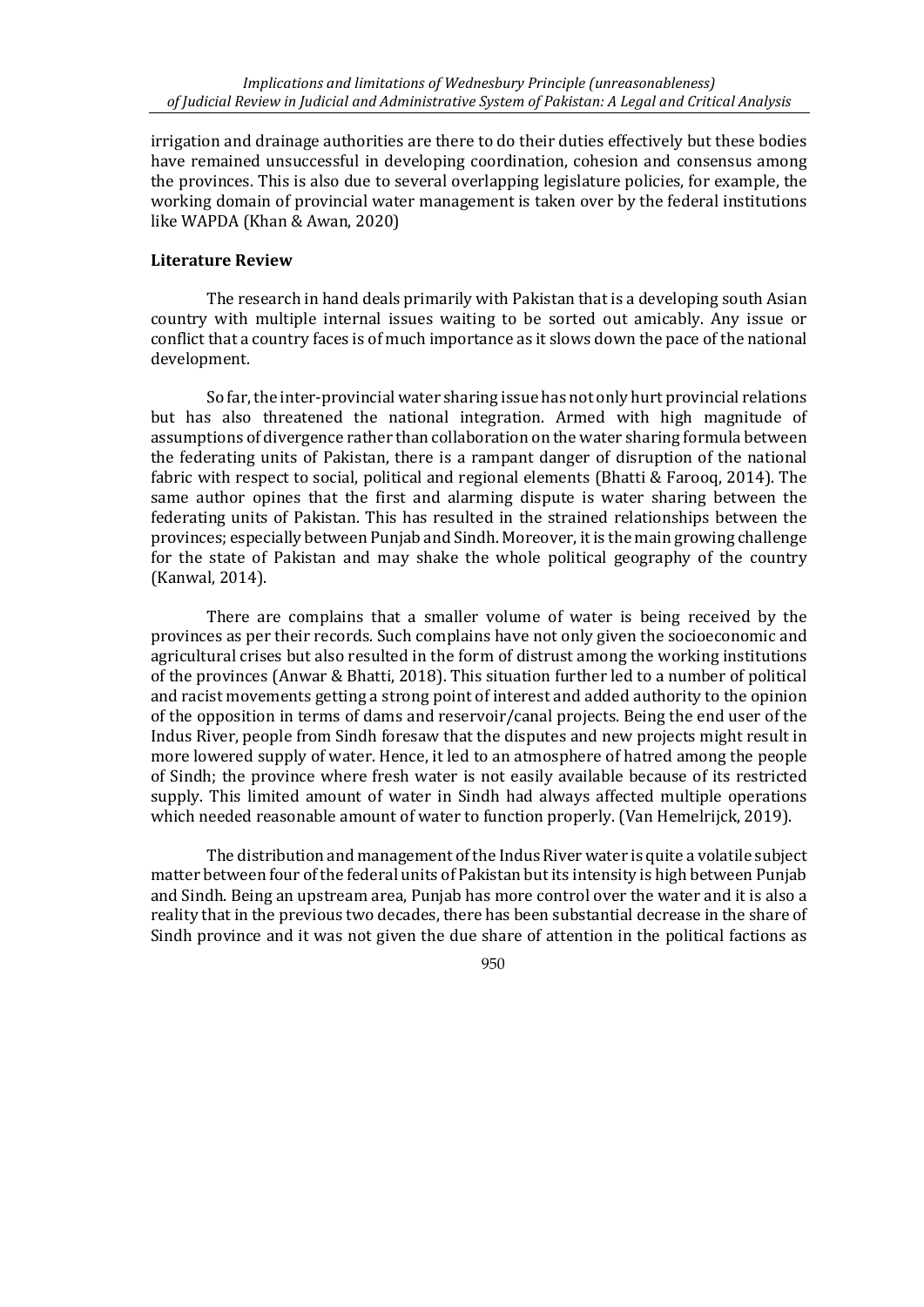the country is controlled by the majority of Punjabi bureaucracy sitting in Islamabad, the capital of Pakistan (Kanwal, 2014). Hence, from all the dimensions, the officials from the major province Punjab have greater control over the water channels and their distribution, even though, Punjab has more suitable underground water for the agricultural purposes as compared to that of Sindh (Hassan et al., 2019).

In order to control and distribute water, there is a need to employ state of the art technological and engineering facilities, such as canals, dams and river diversion structures. As the human needs of water are increasing and it fetches actual usage of water nearer to the potential upper limit, in this situation, the societies adopt the measures of conservation for the arrangement of water for additional usages. Such plans cannot be carried out until a unanimously accepted water sharing formula is not designed.

The research in hand is significant at two levels i.e., macro and micro. At macro level, it investigates that the inter-provincial water sharing issue hurts national interests while at micro level it poses threats to agricultural, industrial and domestic needs. At macro level, national interests of a country stand on the strong bases of cohesion, integration and sovereignty. Any persistent issue among the provinces or federating units of a country may weaken these bases gradually ultimately paving way for the external forces to play foul by exploiting the internal situation.

On the other hand, if we see this matter at micro level, a permanent conflict among the provinces directly affects their individual efficiency. If federating units are not at good terms with one another, how can they benefit their masses in a resourceful way. To yield positive and mass-oriented outcomes, it is very much important for the federating units to be in close contact. (Memon, 2002).

At micro level, the water sharing dispute is widening the gap among the provinces affecting all the relevant and allied corners; the crisis of domestic commodities is an outcome of provincial disparity and mistrust. All that is needed now is a feasible yet practical solution to the interprovincial water sharing issue in Pakistan. The research in hand becomes even more significant as it investigates the possible remedies and solutions to this issue with the help of the document analyses and expert interviews.

#### **Discussion**

Pakistan, talking of geographically, is not that big country where issues take time to be resolved. The stakeholders comprise only four provinces and federally administered areas. Even the number of big and small rivers flowing across the provinces is also not that big but the water sharing issue has become a permanent disturbance among the provinces. Multiple issues have made the water departments almost inactive in terms of the resolution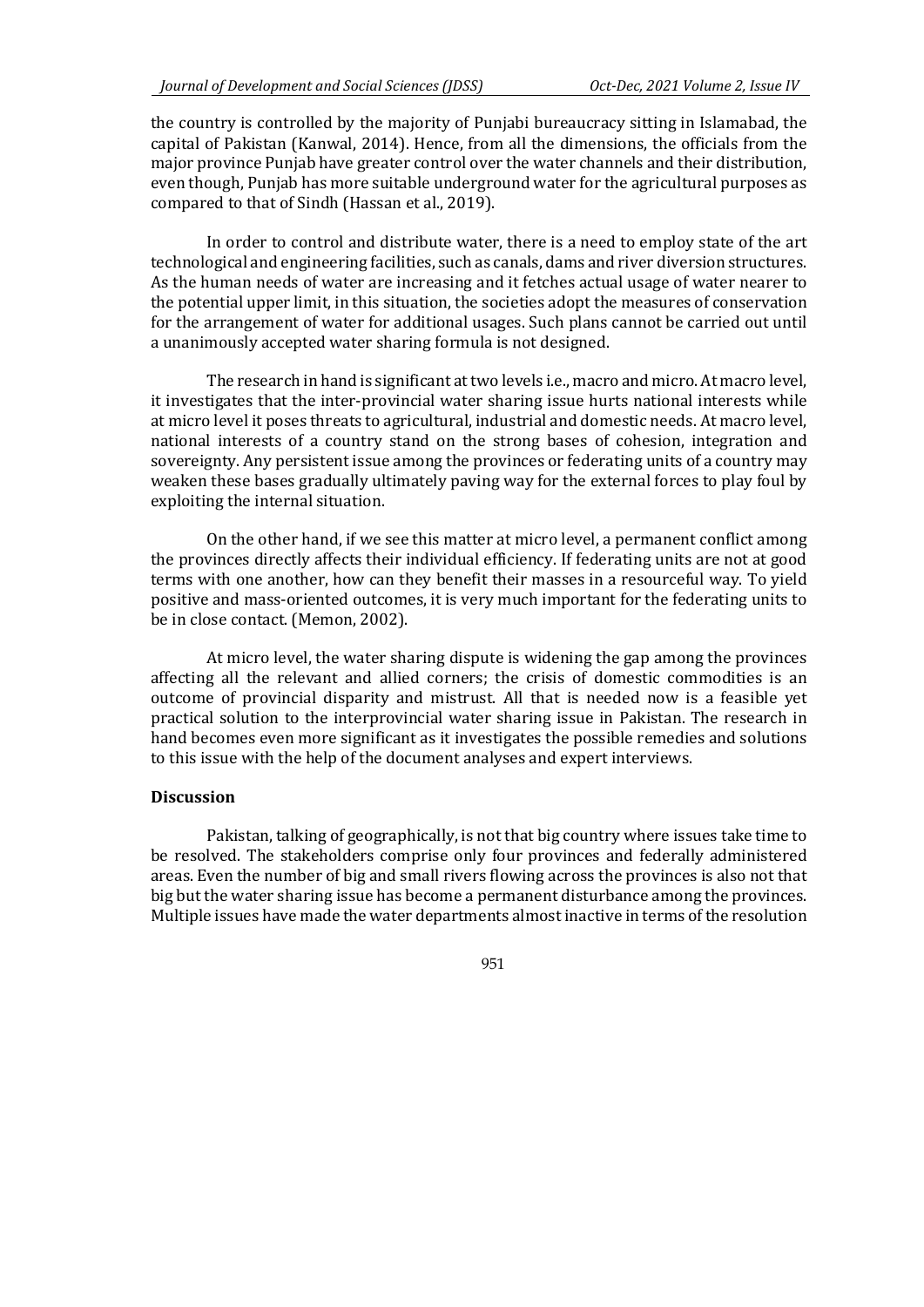of this problem. That is the reason, even in the presence of so many accords, treaties and formulas, the interprovincial water sharing issue has become quite persistent in its nature.

Forty-four forums have been founded, organized, and constructed in Pakistan to handle water concerns since 1947, along with a regulating body to the National Policy on Water, but none have been effective. In this study, 14 official and semiofficial documents were analyzed using MAXQDA 2020 to generate word clouds based on the theoretical perspective described as shown in figure 1.



Figure 1 frequencies of words in selected documents

The study of these documents is provided to address the research questions while underlining the issues that impede the complete implementation of the water sharing formula in Pakistan. For the document analysis of chosen texts, the multi-stage analysis approach was utilized. The codes connected to the water sharing formula were found on the first level, and then these codes were refined into word files. After then categories were developed, they were combined into themes linked with research questions in the final step.

The current water sharing formula effecting the inter provincial relations in many ways like there is lack of sustained water policy. Treatment capacity is insufficient, and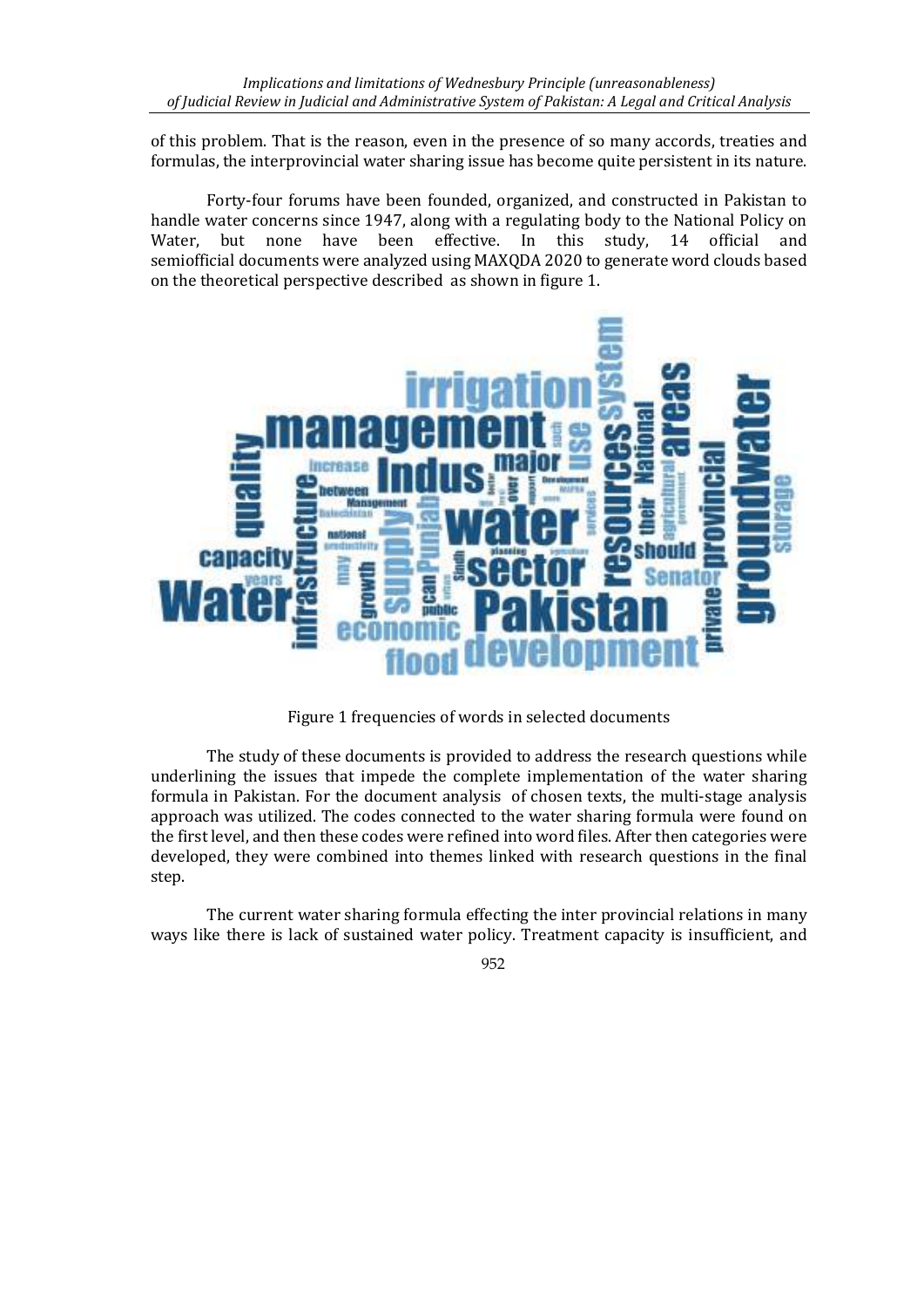current infrastructure is in poor condition and operation. The sewerage setup's area is quite restricted, and the present fragmentary system is in disrepair. Similarly, water delivery networks are frequently insufficient (The World Bank Group, 2019). Three huge dams completed in the 1960s and 1970s - Tarbela Dam on the Indus River, Mangla Reservoir on the Jhelum River, and the Chashma Barrage on the Indus River are Pakistan's major manmade water storage (WAPDA, 2016). Here is the initial total live storage capacity of these dams, which were built primarily to deliver water for agriculture. (Tarbela's initial water storage capacity was 19.4 billion cubic meters, Mangla water reservior's initicial water storing capacity was 12 billion cubic meters, and Chashma water reservoir's starting water storage capacity was 0.87 billion cubic meters) (The World Bank Group, 2019).

The lack of sustained agricultural policies is another factor. The 2012 National Climate Change Policy (GoP, 2012) puts greater emphasis on water from the perspective of numerous climatic threats which include accelerated climate extremes, glacier retreat, growing agricultural water needs, and coastal saline intrusion. The policy's 2013 implementation framework determines aims, strategies, and different adaptation activities of water control and its link to agriculture and electricity generation (The World Bank Group, 2019). The lack of agricultural policy generate the insecurity for economic growth. To assist the process of economic growth and to promote better social stability in Pakistan, it is critical that problems of job creation and poverty reduction be prioritized. During the next decade, this plan would be based on increased water storage and electricity generation (WAPDA, 2009). However, consistent measures addressing the water issue in Pakistan have been rare in the previous decade. There are several economic development paths Pakistan may take, but they are different in terms of how much they enhance water security. Water issues could stymie economic, social, environmental, and political development if they are not addressed carefully. Growing population, squeezed water resources, and swelling climate change all suggest that if they are not addressed carefully, water issues could stymie economic, social, environmental, and political development. Aside from climate change and population expansion, urbanization and economic growth cause increases in the water demand other than the agriculture side (The World Bank Group, 2019).

Water conflicts between the provinces Punjab and Sindh exist many years before the establishment of Pakistan. Punjab's pre-partition desires to get water for agricultural purposes were resisted by the province of Sindh, and the British forced a solution for both the provinces in 1945, granting Sindh first access to Indus waters. This system was in effect until 1970. As a result, the federal government started allotting water on temporary basis, resulting in continuing disagreements. Numerous panels failed to reach some resolution until all the four provinces agreed to the Water Apportionment Accord in 1991. (The World Bank Group, 2019).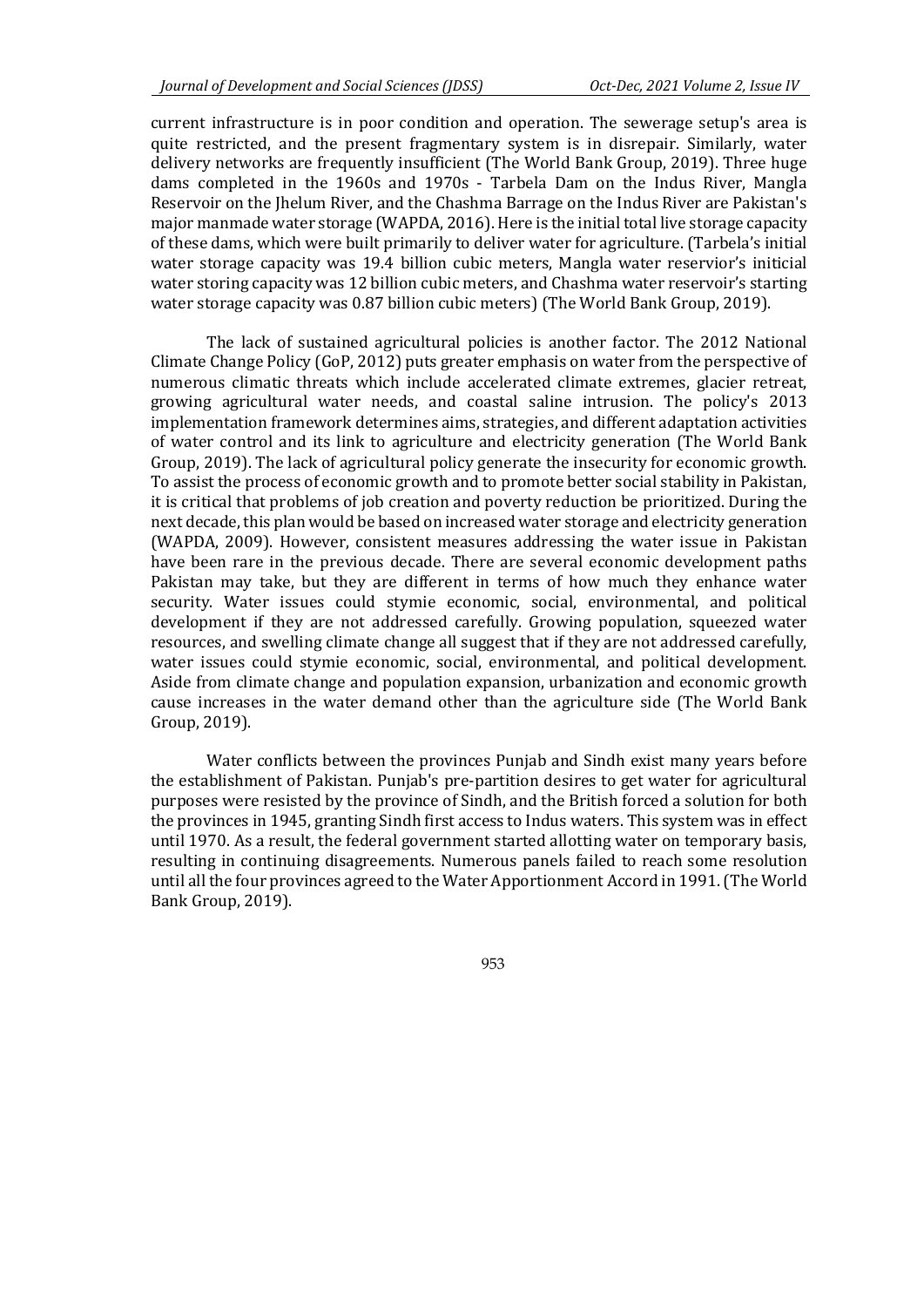Water has been related to certain episodes of civil upheaval and bloodshed in Pakistan. Demonstrations over the shortage of water can prove fatal, as in Karachi in 2001, or they might result in property destruction and violent clashes with police, as in Sindh in 2012. (Mustafa et al., 2017). As per the evidences, disagreements over water-allocation have caused casualties and injuries in KP and FATA (Mustafa et al., 2017), and that unfair access to domestic or commercial water leads to hostilities. In one case, Perween Rahman, a Karachi activist trying to address these disparities, was assassinated in 2013.

| Average Annual Provincial Resource Availability in Pakistan |               |            |             |           |  |  |
|-------------------------------------------------------------|---------------|------------|-------------|-----------|--|--|
|                                                             | Accord        | Internally | Renewable   | Total     |  |  |
|                                                             | apportioned   | generated  | fresh       | renewable |  |  |
|                                                             | Surface water | runoff     | groundwater | resource  |  |  |
| Khyber Pakhtunkhwa                                          | 10.83         |            |             | 24        |  |  |
| Punjab                                                      | 69.00         | 19         |             | 97        |  |  |
| Sindh                                                       | 60.14         |            |             | 65        |  |  |
| Balochistan                                                 | 4.77          |            |             | 14        |  |  |
| Pakistan                                                    | 144.75        |            | 14          | 229       |  |  |
|                                                             |               |            |             |           |  |  |

Average Annual Provincial Resource Availability in Pakistan

Source: Water Apportion Accord (1991)

The Accord places no restrictions on how the provinces utilize the water that has been allotted to them.

The federal institutes are almost proved themselves ineffective in reducing the tension among the provinces. Firstly, the federal institutes are failing in minimizing the water wastage. Water waste would be prevented at all costs. Any surpluses might be exploited by another province, but they would have no rights (Apportionment of the Waters, 1991). Unmetered consumption is difficult to manage, resulting in customer waste (FoDP, 2012). Existing water distribution infrastructure will be updated to reduce water loss and waste (National Drinking Water Policy, 2009). Water metering and effective municipal water waste management should be encouraged (National Water Policy Draft 1, 2005).

Secondly, incapable of recycling the sewage water. Although it is now slightly out of date, the most comprehensive analysis of Karachi's water infrastructure and management needs (JICA & KWSB, 2008) proposed a master plan to address waste, theft, and nonrevenue water (NRW). Until date, operational and financial sustainability of water services has been difficult. Karachi produces an estimated 1.8 million cubic meters of sewage every day (KWSB, 2018). Uncontrolled wastewater discharge and sewage leakage cause microbiological pollution of drinking water, with less than 8% of wastewater being treated (The World Bank Group, 2019)..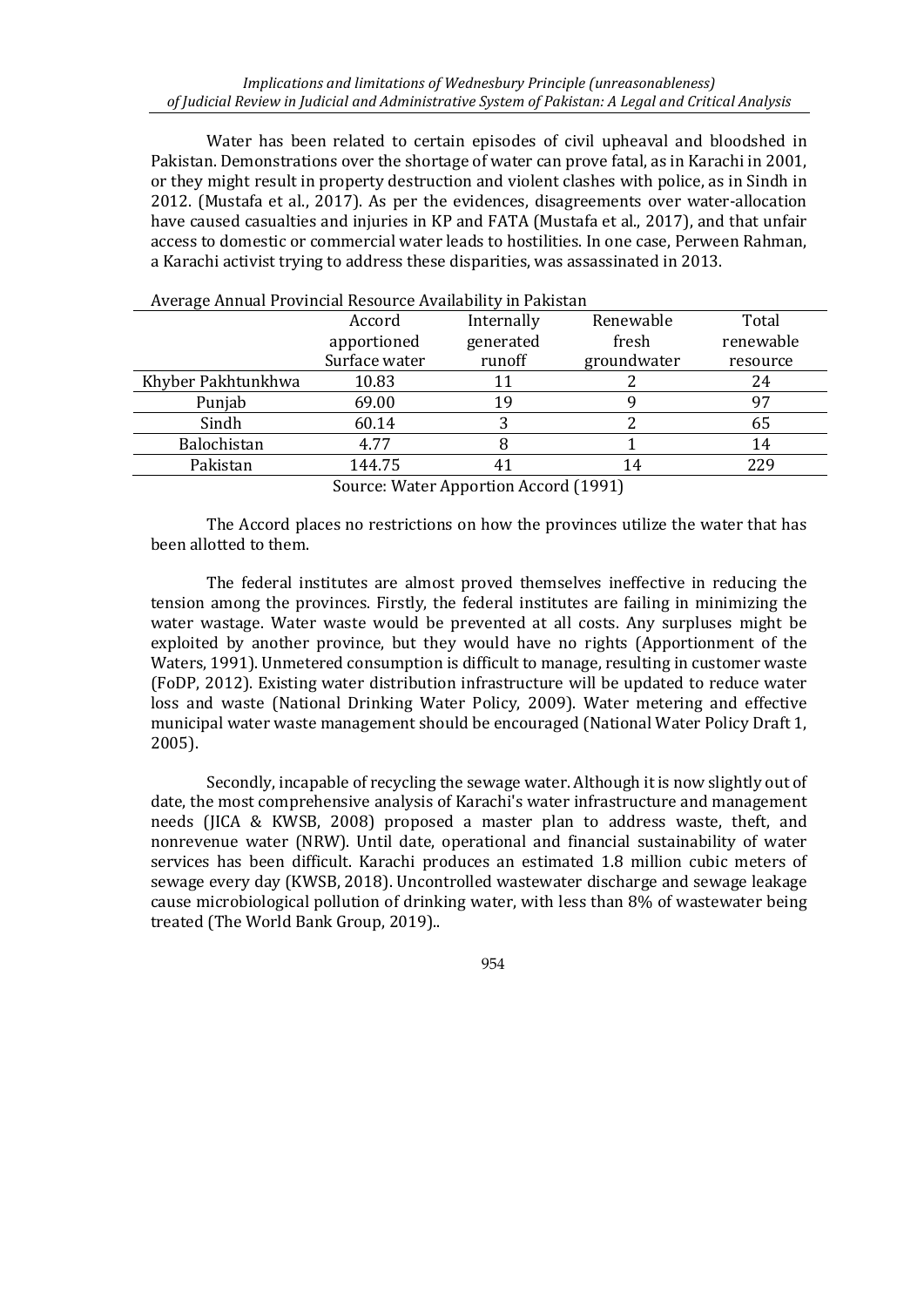There is also lack of cooperation between national and provincial governments. There is need of collective framework in creating cooperation between national and provincial government is another establishes disaster management collaboration between national and provincial administrations in order to correct Pakistan's reactive reaction to natural catastrophes (GoP, 2007). Through wider economic assessments and collaboration between federal and provincial water and energy policy bodies, careful evaluation of tradeoffs and synergies is necessary (The World Bank Group, 2019). The goal is to encourage coriparian cooperation for water sharing and long-term management, both during flood and drought situations, as well as pollution control to enhance water quality. Improve the operation of IRSA in order to improve the environment and instill a spirit of greater peace and mutual collaboration in fulfilling water allocations (National Water Policy Draft 1, 2005).

There is an urgent need for institutional assistance at the provincial level for urban household water and sanitation in order to guarantee long-term planning, collaboration among urban service providers, and support for smaller cities and towns. Effective institutional and legislative arrangements are also necessary for rural and industrial water supply sectors, as well as for water body pollution management (National Water Policy Draft 1, 2005).

Some of the participants agree that it affects (A. Islam, personal communication, August 2, 2021) because in a transboundary river system like Pakistan, the flows are interdependent and as the population is expanding water demand is also increasing which is creating stress on overall water supply (M, Irshad, personal communication, August 12, 2021). The reason is, "you can only distribute if you get something" (R. Iqbal, personal communication, June 19, 2021).

Water stress from the neighboring country is affecting the inter-provincial water sharing remarkably. Eastern rivers (Ravi, Sutlej and Beas) are fully managed by India according to Indus Water Treaty. In response of this conflicting treaty, India often exploits the release of Pakistan's share of water which eventually influences the water sharing among the provinces devastatingly. This issue has been raised with India several times but still it is unresolved (W, Sikandar, personal communication, May 4, 2021).

Participants point out the need for amendments in WAA. There is a need to revise the accord and revision in rules of business of IRSA itself. There is a need to provide coercive role to OFWM departments, Ministry of Climate Change and Chamber of Commerce and Industries (B. Fatima, personal communication, August 7, 2021).

It is obvious that sharing of water among provinces is slightly dependent on political pressure as well. Feudal lords in the Punjab and Sindh regions of Pakistan often influence the sharing of water among provinces just to irrigate their own plains. Despite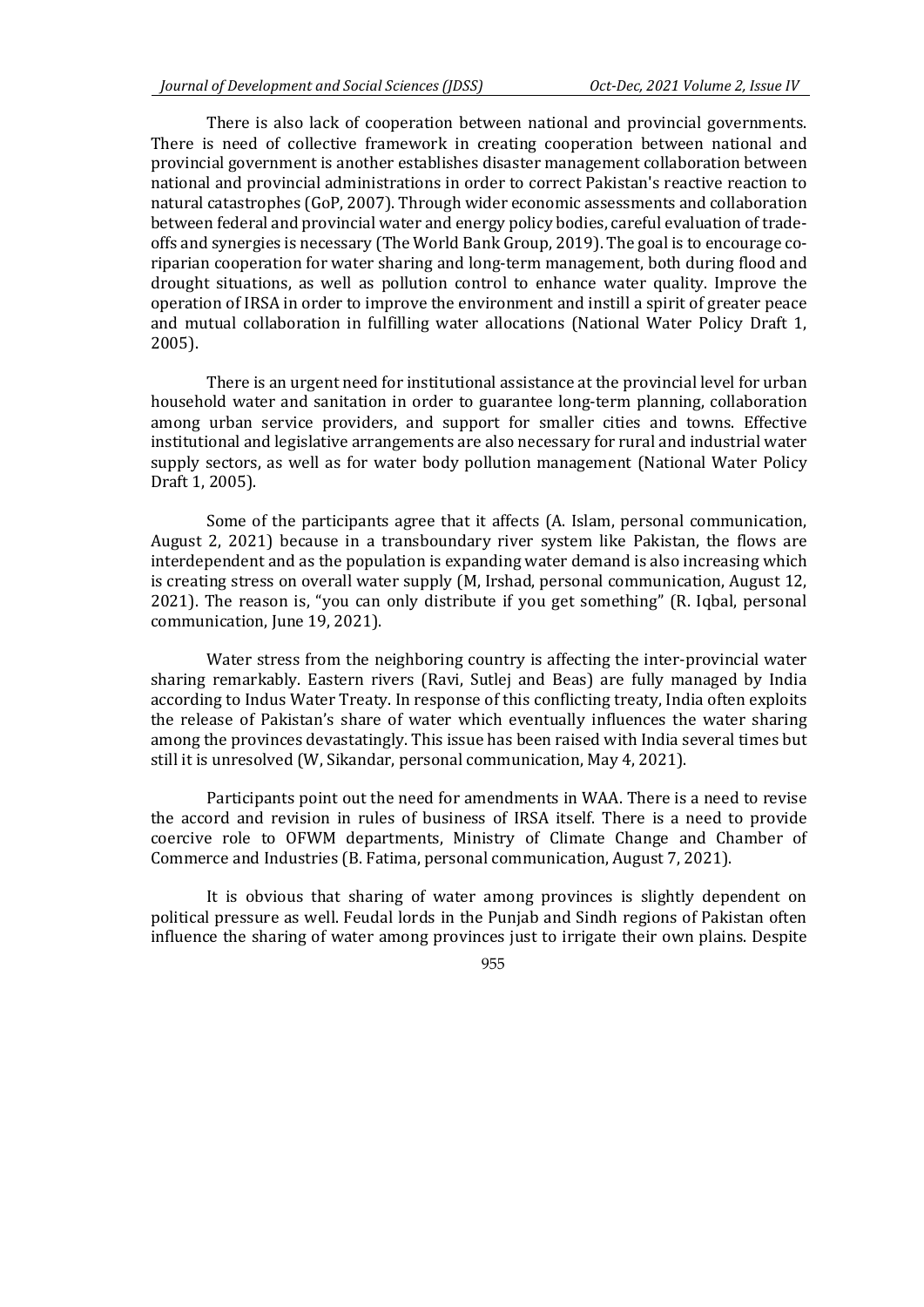this harsh reality, inter-provincial water sharing is majorly controlled by the departments led by federal and provincial governments. Technical and administrative breaches in the departments often provide these feudal lords an opportunity to influence the system. Conclusively, it can be stated that water sharing among provinces is solely a departmental issue but deficiencies in the relevant departments must be addressed to overcome the challenges (W, Sikandar, personal communication, May 4, 2021). It is a mix of departmental and political issue, dating back to pre-partition (subcontinent) (G. Official, personal communication, May 4, 2021).

But some believe in that it needs to be addressed at both levels. Actual water requirements for various sectors must be estimated and a water distribution mechanism must be developed, that must be further briefed to political leaders to make them understand actual scenarios with facts and figures (I. Ahmad, personal communication, August 10, 2021).

CCI approved National Water Policy and a National Water Charter in April 2018 (R. Iqbal, personal communication, June 19, 2021). The role of CCI is not yet active in this regard as IRSA is the real forum for inter-provincial water sharing issues in Pakistan. Any issue not resolved by IRSA can be referred to CCI (A. Islam, personal communication, August 2, 2021). IRSA's role needs to be empowered for basin level planning and resolving inter-provincial issues (A. Chaudhry, personal communication, August 2, 2021).18th amendment is implemented only in immature form which has caused more harm than benefits (B. Fatima, personal communication, August 7, 2021). CCI works on the disputes arising among the federation and the federating units regarding the rightful distribution of water coming from any natural source. The CCI has already conveyed it to the federal and provincial governments to submit a complaint with the office of CCI in case of any violation or grievances. (I. Ahmad, personal communication, August 10, 2021).

## **Conclusion**

The study in hand concludes different points of action in terms of water sharing among the provinces in Pakistan. From the concerns of provincial governments to the behavior of water authorities, multiple isuues have been discussed and analysed with the help of official documents and expert interviews. The study finds out that present practices must be modified, and existing frames and missions are reconsidered in a new context. The study concludes that lack of long-term water policies for agriculture and economic activities enhance the interprovincial rift on water sharing among the provinces that risks the national integration. There is a dire need to amend the existing water sharing formula and revamp the water management policies in the province on the district level. There is a lack of coordination among provincial and federal bodies to address water sharing among the provinces in acute weather conditions. The system to handle overexploitation of groundwater for irrigation and handling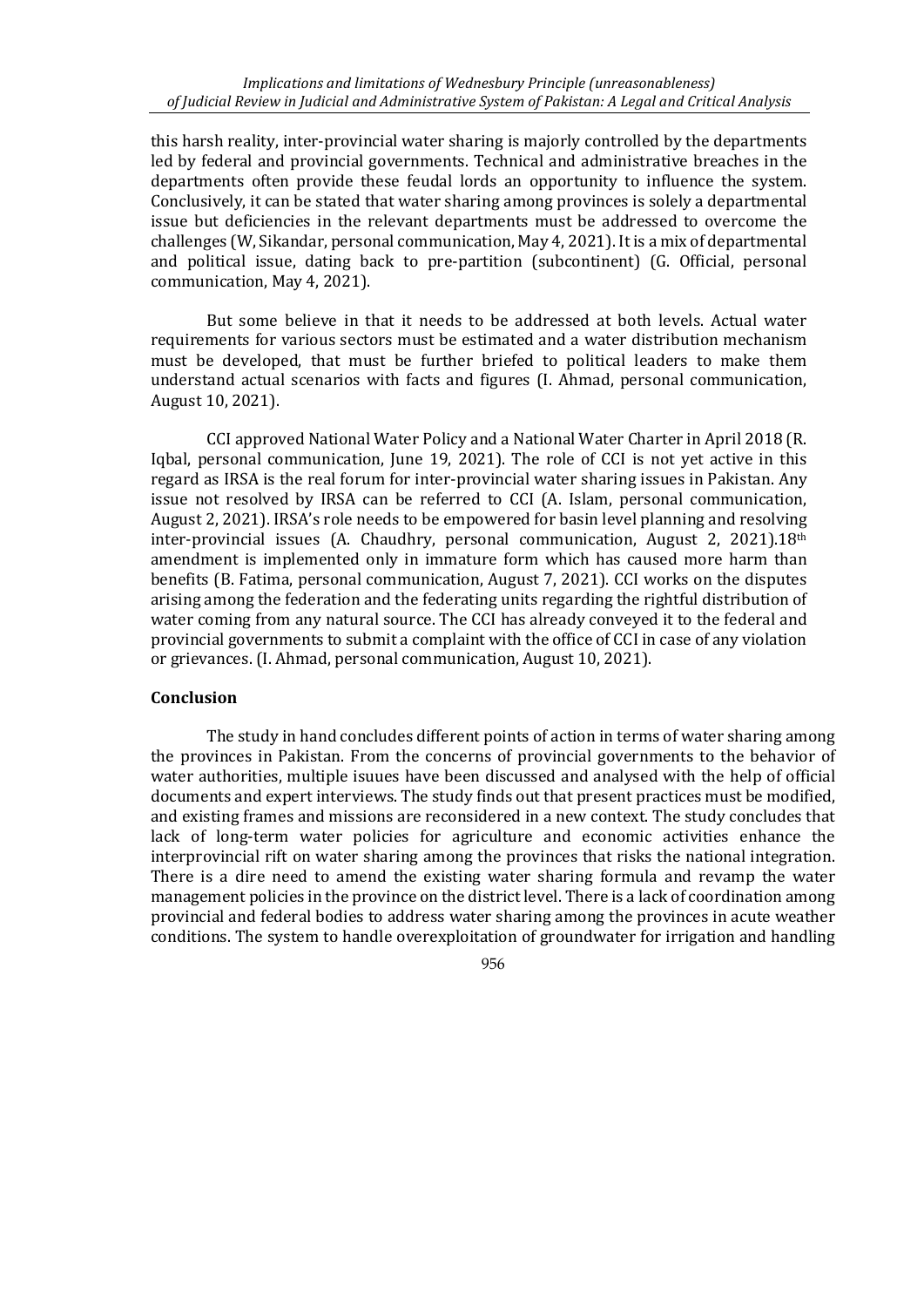of floods is old-fashioned. Water authorities responsible for the design and administration of inland waterway infrastructure, such as WAPDA, IRSA, and CCI, are increasingly confronted with the challenge of network renewal. Rather than looking for methods to build infrastructure, water authorities are looking for ways to redevelop it.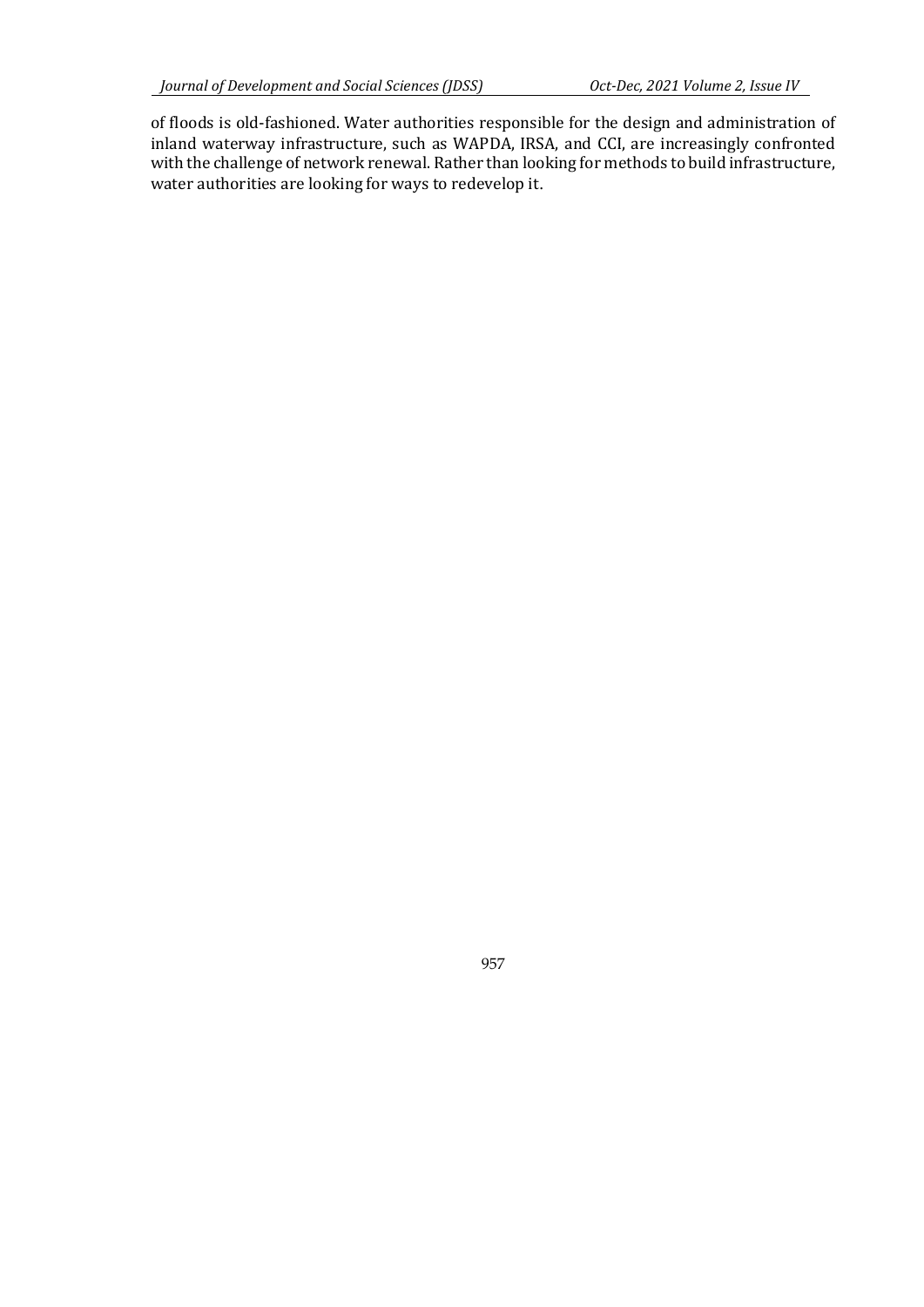## **References**

- Ahmed, A. Iftikhar, H. & Chaudhry, G. M. (2007). Water resources and conservation strategy of Pakistan. *The Pakistan development review*, 997-1009. .
- Anwar, A. A. & Bhatti, M. T. (2018). Pakistan's water apportionment Accord of 1991: 25 years and beyond. *Journal of Water Resources Planning and Management*, *144*(1), 05017015.
- Bank, W. (2019). The World Bank Group. *Clim Chang Knowl portal Dev0 Pract policy Mak. https://climateknowledgeportal. worldbank. org/country/pakistan/climate-sectorhealth Accessed*, *10*.
- Bhatti, M. N. & Farooq, M. (2014). Politics of water in Pakistan. *Pakistan Journal of Social Sciences (PJSS)*, *34*(1), 205-216.

Flick, U. (2018). *An introduction to qualitative research*. sage.

- Gillham, B. (2000). *Research interview*. A&C Black
- GoP. (2007). National Disaster Risk Management Framework Pakistan. http://www.ndma.gov.pk/plans/National%20Disaster%20Risk%20 Management%20Framework-2007.pdf.
- Hassan, D. Burian, S. J. Bano, R. Ahmed, W. Arfan, M. Naseer Rais, M. ... & Ansari, K. (2019). An assessment of the Pakistan water apportionment accord of 1991. *Resources*, *8*(3), 120.
- Hassan, D. Burian, S. J. Bano, R. Ahmed, W. Arfan, M. Naseer Rais, M. ... & Ansari, K. (2019). An assessment of the Pakistan water apportionment accord of 1991. *Resources*, *8*(3), 120.
- Indian Irrigation Commission. (1903). Report of the Indian Irrigation Commission 1901- 1903. Part II: Provincial.
- Iqbal, A. R. (2010). Water Shortage in Pakistan-A Crisis around the Corner. Institute for Strategic Studies, Research & Analysis (ISSRA) PAPERS, 2(2).
- Irfan, M. Kazmi, S. J. H. & Arsalan, M. H. (2018). Sustainable harnessing of the surface water resources for Karachi: a geographic review. *Arabian Journal of Geosciences*, *11*(2), 1-11.